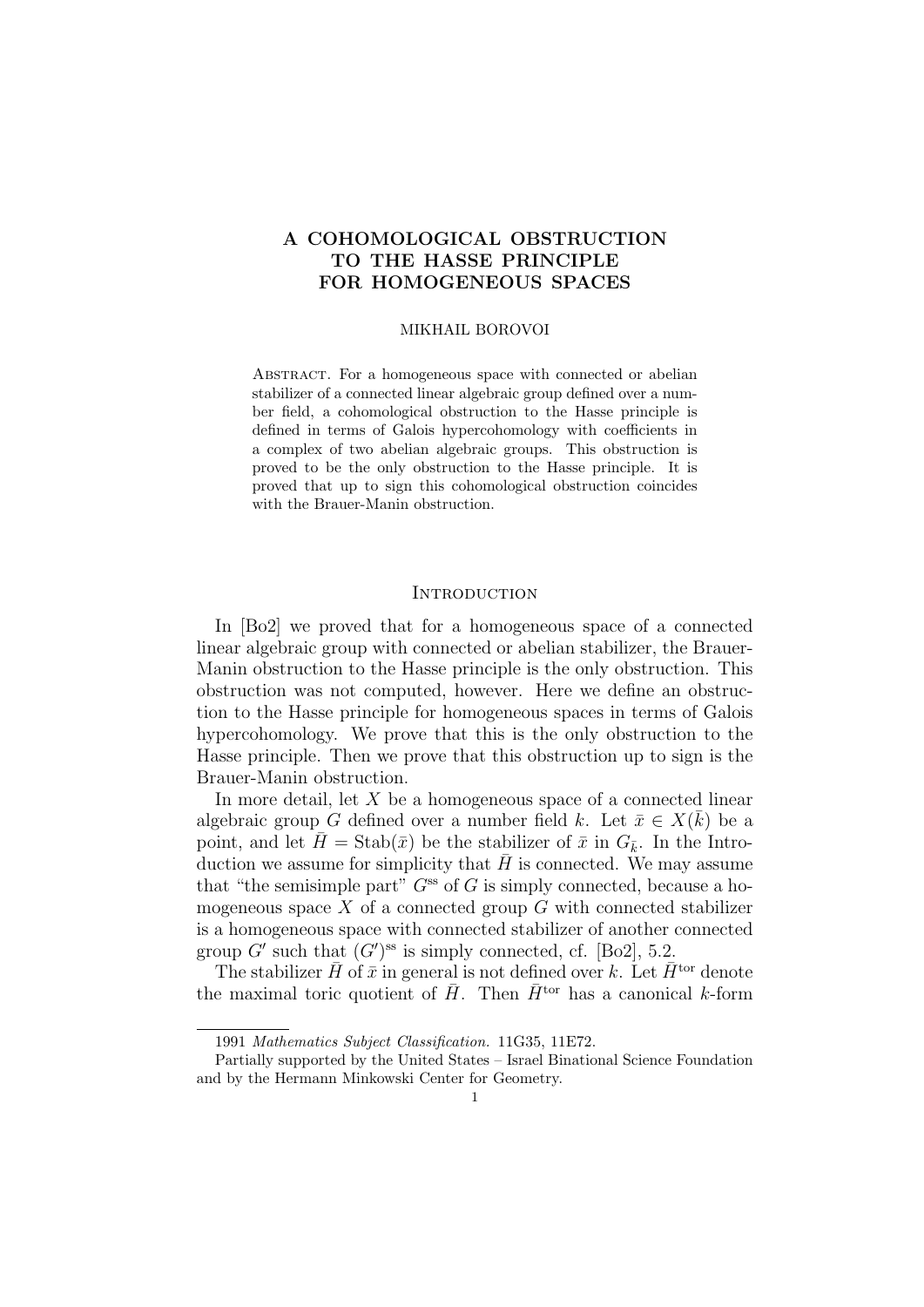$H<sup>m</sup>$ , cf. [Bo2], 4.1. or 1.2 below. We show in 1.2 that the induced homomorphism  $H_{\bar{k}}^{\text{m}} = \bar{H}^{\text{tor}} \to G_{\bar{k}}^{\text{tor}}$  is defined over k.

Let  $H^1(k, H^m \rightarrow G^{\text{tor}})$  denote the first Galois hypercohomology group of  $Gal(k/k)$  with coefficients in the complex of abelian k-groups

$$
0 \to H^{\rm m} \to G^{\rm tor} \to 0
$$

where  $G^{tor}$  is in degree 0 and  $H^m$  is in degree  $-1$ . In Section 1 we construct an obstruction

$$
\eta(X) \in H^1(k, H^m \to G^{\text{tor}})
$$

to the existence of a  $k$ -point in  $X$ .

If  $X(k_v) \neq \emptyset$  for every completion  $k_v$  of k, then the localization  $\mathrm{loc}_{v} \eta(X)$  is zero for any place v of k. Hence  $\eta(X) \in \mathrm{ker}^{1}(k, H^{\mathrm{m}} \to$  $G<sup>tor</sup>$ , where

$$
\ker^1(k, H^m \to G^{\text{tor}}) := \ker \left[ H^1(k, H^m \to G^{\text{tor}}) \to \prod_v H^1(k_v, H^m \to G^{\text{tor}}) \right],
$$

 $v$  running over all places of  $k$ . We obtain an obstruction to the Hasse principle for X: if  $\eta(X) \neq 0$  then  $X(k) = \emptyset$ , though  $X(k_n) \neq \emptyset$  for every place  $v$  of  $k$ .

In Section 2 we prove that the obstruction  $\eta(X)$  is the only obstruction to the Hasse principle for X. This means that if  $X(k_n) \neq \emptyset$  for any place v of k and  $\eta(X) = 0$ , then  $X(k) \neq \emptyset$ .

In Section 3 we compute the group  $B(X)$  related to the Brauer group of X, cf. Notation and Conventions. The (first) Brauer-Manin obstruction to the Hasse principle lives in the dual group  $B(X)^D$  to  $B(X)$ , cf. [Bo2].

In Section 4 a proposition generalizing Tate-Nakayama duality for tori is proved. Using this result, we identify  $\ker^1(k, H^m \to G^{\text{tor}})$  and  $B(X)^D$ , and prove that the Brauer-Manin obstruction to the Hasse principle for X up to sign equals  $\eta(X)$ . Thus we compute the Brauer-Manin obstruction in terms of Galois hypercohomology.

Acknowlegments. I am very grateful to Robert Kottwitz for proving Proposition 4.2. I am grateful to the referee for useful remarks.

This work was partly done while I was visiting the Sonderforschungsbereich  $170$  at Göttingen University and the Institut des Hautes Études Scientifiques (Bures-sur-Yvette). I am very grateful to these institutions for hospitality, support, and good working conditions.

# NOTATION AND CONVENTIONS

k is always a field of characteristic 0, and  $\bar{k}$  is an algebraic closure of  $k$ . If not otherwise stated,  $k$  is assumed to be a number field. Then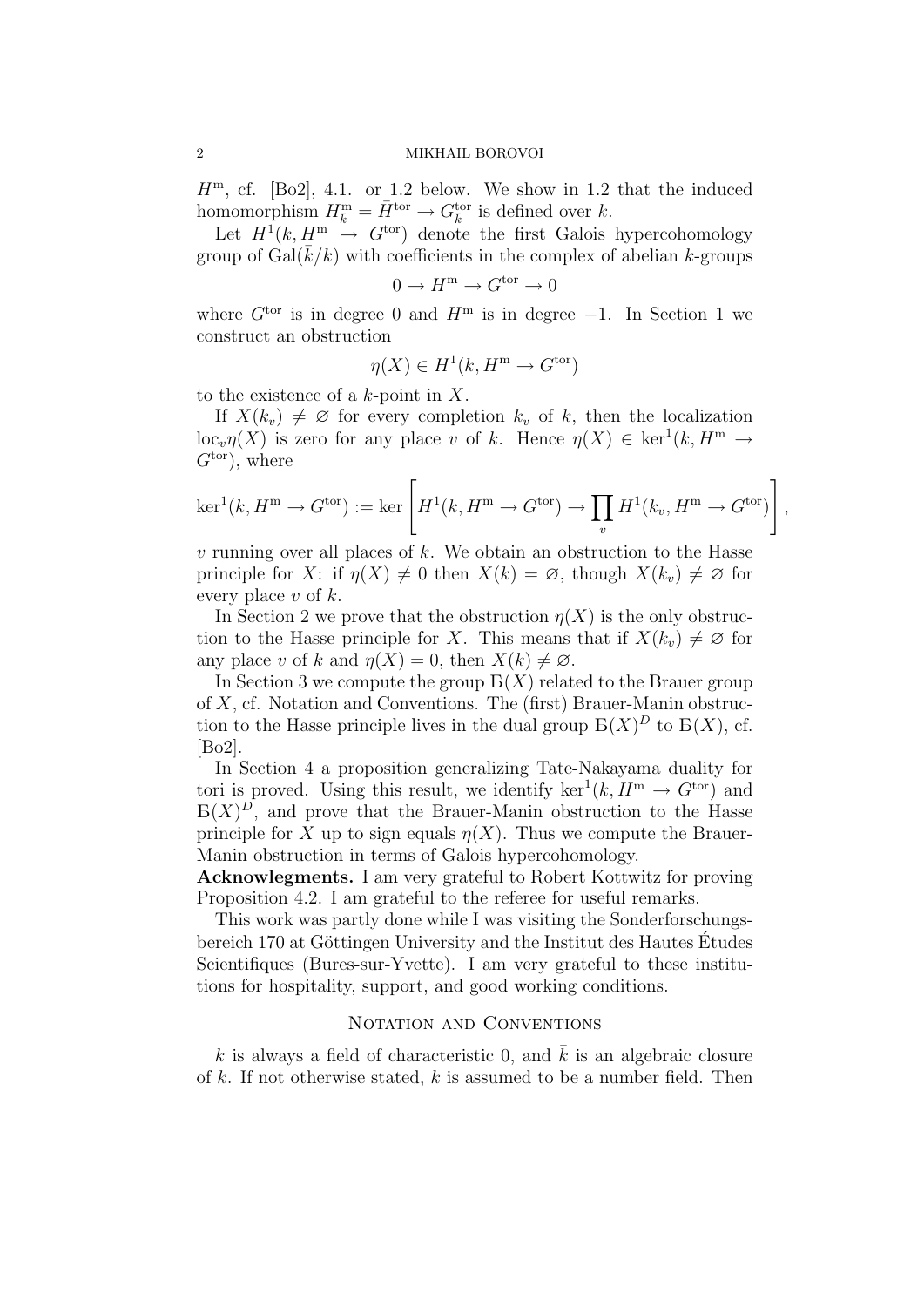$\mathcal{V} = \mathcal{V}(k)$  is the set of places of k;  $\mathcal{V}_f$  and  $\mathcal{V}_{\infty}$  are the sets of finite places and of infinite places of k, respectively; we write  $k_v$  for the completion of  $k$  at a place  $v$ .

If S is a finite set of places of k, then  $k_S = \prod_{v \in S} k_v$ ; we write  $k_{\infty} = k_{\mathcal{V}_{\infty}}$ .

By a k-variety we mean a geometrically irreducible algebraic variety X over a field k; we assume X to be nonsingular. We set  $U(X) =$  $k[X]^\times/k^\times$ . We write Pic X for the Picard group of X, and Br X for the cohomological Brauer group of X, Br  $\overline{X} = H^2_{\text{\'et}}(X, \mathbb{G}_m)$ . We set  $\text{Br}_0 X = \text{im} [\text{Br } k \to \text{Br } X]; \text{ Br}_1 X = \text{ker} [\text{Br } X \to \text{Br } X_{\bar{k}}]; \text{ Br}_a X =$  $Br_1 X/Br_0 X$ , the "algebraic" Brauer group of X.

If k is a number field and S a finite subset of  $\mathcal{V}(k)$ , then  $E(X)$  is the subgroup of  $\text{Br}_a X$  consisting of elements b whose localizations loc<sub>v</sub>b in  $\text{Br}_a X_{k_v}$  are trivial for all places v of k.

By a  $k$ -group we mean an affine algebraic group defined over  $k$ . If H is a k-group, then  $H^{\circ}$  is the connected component of identity of H;  $H^{\mathrm{u}}$  is the unipotent radical of  $H^{\circ}$ ;  $H^{\mathrm{red}} = H^{\circ}/H^{\mathrm{u}}$  (it is a connected reductive group);  $H^{ss}$  is the derived group of  $H^{red}$  (it is semisimple);  $H^{\text{tor}} = H^{\text{red}}/H^{\text{ss}}$  (it is a torus);  $H^{\text{ssu}} = \text{ker}[H^{\circ} \rightarrow H^{\text{tor}}]$  (it is an extension of  $H^{ss}$  by  $H^u$ ).

Recall that an algebraic group is of multiplicative type if it is abelian and its connected component is a torus. The group  $H/H<sup>ssu</sup>$  is an extension of a finite group by a torus. We always assume that the group  $H/H<sup>ssu</sup>$  is abelian, hence of multiplicative type, and set  $H<sup>mult</sup>$  =  $H/H<sup>ssu</sup>$ .

For any abelian group A we set  $A^D = \text{Hom}(A, \mathbf{Q}/\mathbf{Z})$  (the dual group of  $A$ ).

# 1. OBSTRUCTION

1.1. Let X be a homogeneous space of a connected affine algebraic group  $G$  defined over a number field  $k$ . This means that there is a right action  $X \times G \to X$  of G on X defined over k, which is transitive (i.e.  $G(\bar{k})$  acts on  $X(\bar{k})$  transitively). We do not assume that X has a k-point. Let  $\bar{x} \in X(\bar{k})$  be a  $\bar{k}$ -point, and  $\bar{H} = \text{Stab}_{G_{\bar{k}}}(\bar{x})$  its stabilizer in  $G_{\bar{k}}$ . We will assume that

$$
G^{\rm ss} \text{ is simply connected}, \tag{1.1.1}
$$

$$
\bar{H}/\bar{H}^{\text{ssu}}
$$
 is abelian, hence of multiplicative type  $(1.1.2)$ 

(see Notation and Conventions), and write  $\bar{H}^{\text{mult}}$  for  $\bar{H}/\bar{H}^{\text{ssu}}$ . Note that if  $G^{ss}$  is simply connected then  $G^{ssu}$  is simply connected.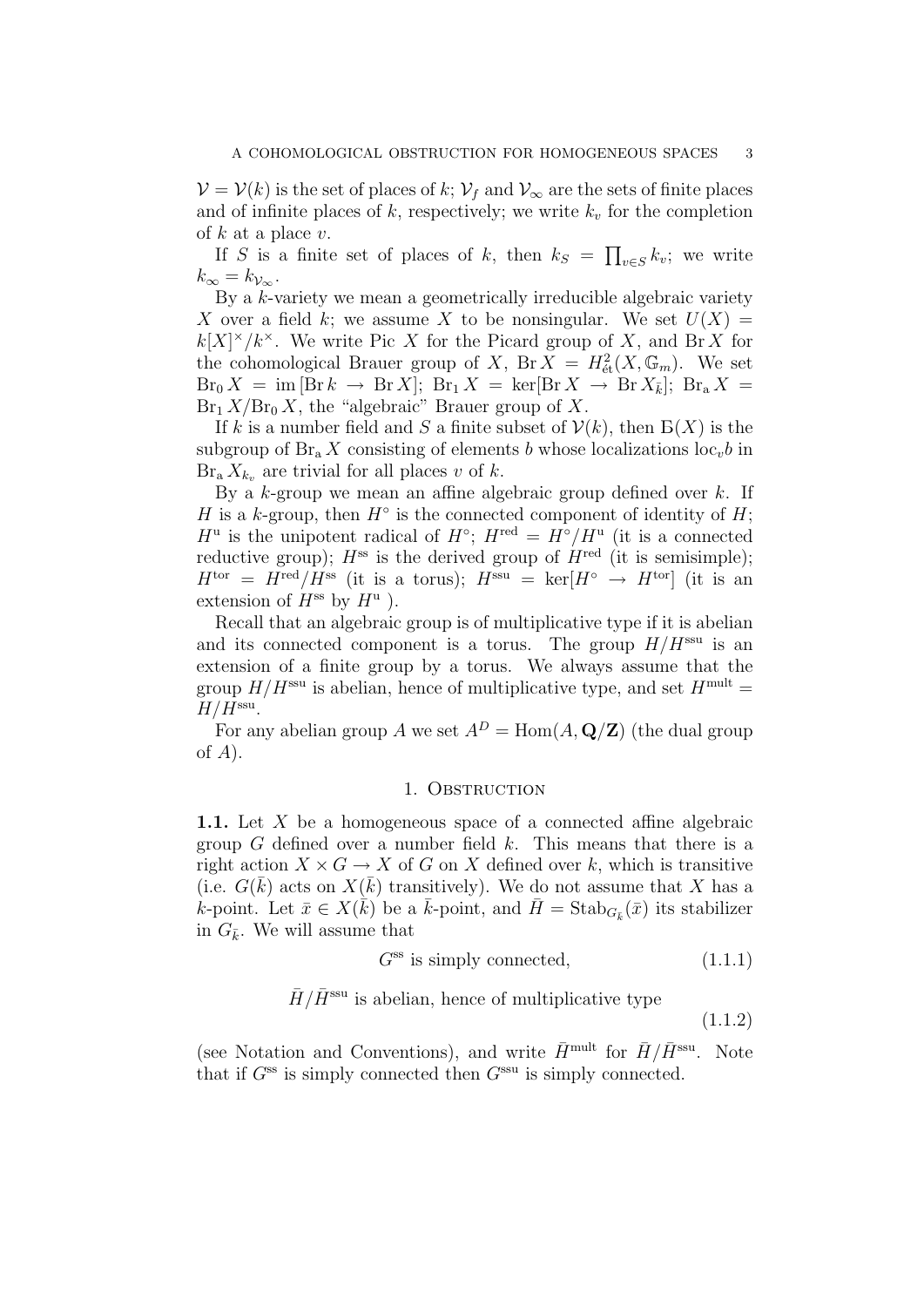**1.2.** Recall the definition of the k-form  $H^{\text{m}}$  of  $\bar{H}^{\text{mult}}$  depending only on G and X, cf. [Bo2],  $4.1$ .

Chose  $\bar{x} \in X(\bar{k})$ ; we say that  $\bar{x}$  is a base point. Let  $\bar{H}$  be the stabilizer of  $\bar{x}$  in  $G_{\bar{k}}$ . For  $\sigma \in \text{Gal}(\bar{k}/k)$ , choose  $g_{\sigma} \in G(\bar{k})$  such that  $\sigma_{\bar{x}} = \bar{x} \cdot g_{\sigma}$ . For  $h \in \bar{H}(\bar{k})$  we have

$$
\bar{x} \cdot h = \bar{x}, \quad \bar{x} \cdot g_{\sigma}{}^{\sigma} h = \bar{x} \cdot g_{\sigma}, \quad g_{\sigma}{}^{\sigma} \bar{H} g_{\sigma}^{-1} = \bar{H}
$$

so we obtain a  $\sigma$ -semialgebraic automorphism (see [Bo1], 1.1 for a definition)

$$
\nu_{\sigma} \colon \bar{H} \to \bar{H}, \quad h \mapsto g_{\sigma}{}^{\sigma} h g_{\sigma}^{-1}
$$

of the algebraic group  $\bar{H}$ . Recall that if H is a k-form of  $\bar{H}$ , then a  $\sigma$ -semialgebraic automorphism of H is a composition of the Galois automorphism  $\sigma_* : H_{\bar{k}} \to H_{\bar{k}}$  and an algebraic (usual) automorphism of  $\bar{H}$ ; however the notion of a  $\sigma$ -semialgebraic automorphism is defined without assuming that  $\bar{H}$  admits a k-form.

Clearly  $\nu_{\sigma}$  induces a  $\sigma$ -semialgebraic automorphism  $\nu_{\sigma}^{\text{m}}$  of  $\bar{H}^{\text{mult}}$ . If we choose another  $g_{\sigma}$ , say  $g'_{\sigma} = h' g_{\sigma}$  with  $h' \in \overline{H}(\overline{k})$ , then we obtain  $\nu'_{\sigma} = \text{int}(h') \circ \nu_{\sigma}$ . Since the inner automorphisms of  $\overline{H}$  act trivially on  $\tilde{H}^{\text{mult}}$ , we see that the  $\sigma$ -semialgebraic automorphism  $\nu_{\sigma}^{\text{m}}$  of  $\bar{H}^{\text{mult}}$  does not depend on the choice of  $g_{\sigma}$ .

Let  $g_{\sigma}, g_{\tau} \in G(\bar{k})$  be such that  $\bar{x} = \bar{x} \cdot g_{\sigma}, \bar{x} = \bar{x} \cdot g_{\tau}$ . Set  $g_{\sigma \tau} = g_{\sigma} \cdot g_{\tau}$ ; then  $\sigma \tau \bar{x} = \bar{x} \cdot g_{\sigma \tau}$ . We use  $g_{\sigma}$ ,  $g_{\tau}$  and  $g_{\sigma \tau}$  to define  $\nu_{\sigma}$ ,  $\nu_{\tau}$  and  $\nu_{\sigma \tau}$ , respectively. One can easily check that  $\nu_{\sigma\tau} = \nu_{\sigma} \circ \nu_{\tau}$ . It follows that  $\nu_{\sigma\tau}^{\text{m}} = \nu_{\sigma}^{\text{m}} \circ \nu_{\tau}^{\text{m}}$ , hence the family  $(\nu_{\sigma}^{\text{m}})_{\sigma \in \text{Gal}(\bar{k}/k)}$  is an action of the Galois group on  $\bar{H}^{\text{mult}}$ , defining a k-form  $H^{\text{m}}$  of the  $\bar{k}$ -group  $\bar{H}^{\text{mult}}$ . We have a canonical epimorphism  $\mu: \bar{H} \to H_{\bar{k}}^{\text{m}}$ , and  $\mu(g_{\sigma} \sigma h g_{\sigma}^{-1}) = \sigma(\mu(h)).$ 

Now let  $\bar{x}_1 \in X(\bar{k})$  be another  $\bar{k}$ -point and  $\bar{H}_1$  its stabilizer in  $G_{\bar{k}}$ . Let  $H_1^{\text{m}}$  be the corresponding k-form of  $\bar{H}_1^{\text{mult}}$ . Choose  $g \in G(\bar{k})$  such that  $\bar{x}_1 = x \cdot g$ . Consider the isomorphism

$$
\lambda_g \colon \bar{H} \to \bar{H}_1, \quad \lambda_g(h) = g^{-1} h g \ .
$$

One can easily check that the induced isomorphism  $\lambda_g^m: \bar{H}^{\text{mult}} \to \bar{H}^{\text{mult}}_1$ does not depend on the choice of  $g$  and defines a canonical isomorphism  $H^{\mathrm{m}} \stackrel{\sim}{\rightarrow} H_1^{\mathrm{m}}$ . We can therefore identify  $H_1^{\mathrm{m}}$  with  $H^{\mathrm{m}}$ .

Consider the map

$$
i_*\colon H^{\mathsf{m}}_{\bar{k}}=\bar{H}^{\mathsf{mult}}\to G^{\text{tor}}_{\bar{k}}
$$

induced by the inclusion map  $i: \bar{H} \to G_{\bar{k}}$ . Note that  $i_*$  is defined over k. Indeed, if  $h \in \overline{H}(\overline{k})$ ,  $\hat{h} = h \mod \overline{H}^{\text{ssu}}$ , then

$$
i_*(\hat{\eta}) = g_{\sigma} \eta g_{\sigma}^{-1} \mod G^{\text{ssu}} = \eta \mod G^{\text{ssu}} = \eta (h \mod G^{\text{ssu}}) = \eta (i_*(\hat{h})).
$$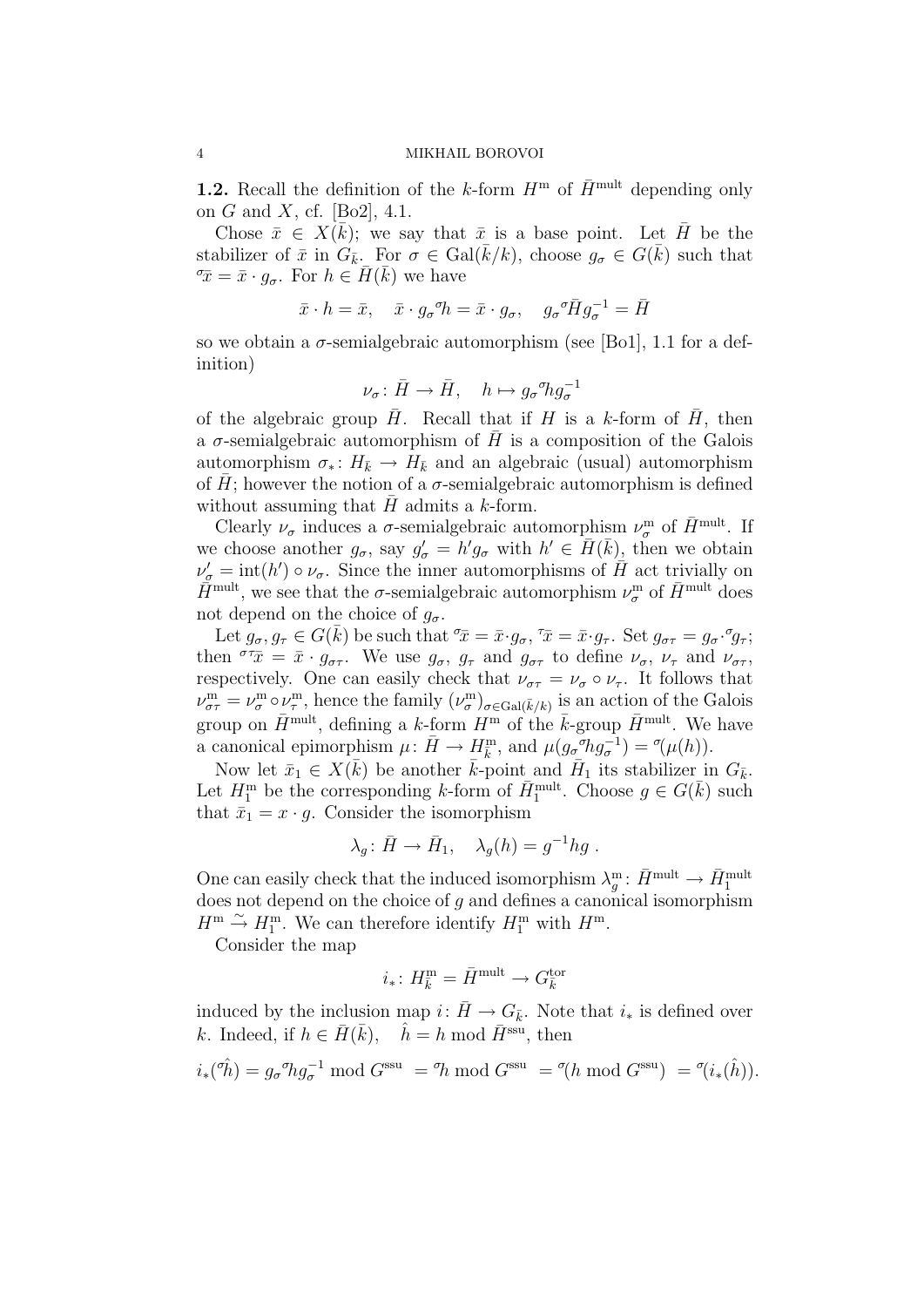**1.3.** We define a cohomological obstruction to the existence of a  $k$ -point in X. For  $\sigma, \tau \in \text{Gal}(k/k)$ , we have

$$
\sigma^{\tau}\bar{x} = \bar{x} \cdot g_{\sigma\tau}, \quad \sigma(\tau\bar{x}) = \sigma(\bar{x} \cdot g_{\tau}) = \bar{x} \cdot g_{\sigma}{}^{\sigma}g_{\tau}, \quad \bar{x} \cdot g_{\sigma\tau}(g_{\sigma}{}^{\sigma}g_{\tau})^{-1} = \bar{x}.
$$
  
Set  $u_{\sigma,\tau} = g_{\sigma\tau}(g_{\sigma}{}^{\sigma}g_{\tau})^{-1}$ , then

$$
u_{\sigma,\tau} \in \bar{H}(\bar{k}), \qquad u_{\sigma,\tau} g_{\sigma}^{\ \sigma} g_{\tau} = g_{\sigma\tau}.
$$

For  $\sigma, \tau, \nu \in \text{Gal}(\overline{k}/k)$  one can easily check that

$$
u_{\sigma,\tau\upsilon}g_{\sigma}{}^{\sigma}u_{\tau,\upsilon}g_{\sigma}^{-1} = u_{\sigma\tau,\upsilon}u_{\sigma,\tau}.
$$
\n(1.3.1)

Set  $\hat{u}_{\sigma,\tau} = u_{\sigma,\tau} \mod \overline{H}^{\text{ssu}} \in H^{\text{m}}(\overline{k})$ . Then the equality (1.3.1) yields

$$
\hat{u}_{\sigma,\tau\sigma} \hat{u}_{\tau,\sigma} = \hat{u}_{\sigma\tau,\sigma} \hat{u}_{\sigma,\tau}.
$$
\n(1.3.2)

Set  $\hat{g}_{\sigma} = g_{\sigma} \mod G^{\text{ssu}} \in G^{\text{tor}}(\bar{k})$ ; then we have

$$
i_*(\hat{u}_{\sigma,\tau})\hat{g}_{\sigma}{}^{\sigma}\hat{g}_{\tau} = \hat{g}_{\sigma\tau} \tag{1.3.3}
$$

(recall that  $i: \bar{H} \to G$  is the inclusion map). The equalities (1.3.2) and  $(1.3.3)$  mean that  $(\hat{u}, \hat{g})$  is a hypercocycle,

$$
(\hat{u}, \hat{g}) \in Z^1(k, H^m \to G^{\text{tor}}),
$$

where  $G^{\text{tor}}$  is in degree 0 and  $H^{\text{m}}$  is in degree -1. Let  $\eta(X)$  denote the hypercohomology class of  $(\hat{u}, \hat{g}), \eta(X) = \text{Cl}(\hat{u}, \hat{g}) \in H^1(k, H^m \to G^{\text{tor}}).$ 

**1.4.** One can easily check that the hypercohomology class  $\eta(X)$  is welldefined.

Let us take another system of  $(g_{\sigma})$ , say  $g'_{\sigma} = h_{\sigma} g_{\sigma}$  with  $h_{\sigma} \in \bar{H}(\bar{k})$ . Then we obtain another cocycle  $(\hat{u}', \hat{g}') \in Z^1(k, H^m \to G^{\text{tor}})$ , and an easy calculation shows that  $(\hat{u}', \hat{g}')$  is cohomologous to  $(\hat{u}, \hat{g})$ . Thus the hypercohomology class  $\eta(X)$  does not depend on the choice of a system  $(g_{\sigma}).$ 

Now let us take instead of  $\bar{x}$  another base point, say  $\bar{x}'' = \bar{x} \cdot g$  where  $g \in G(\bar{k})$ . Then we can identify  $\bar{H} = \text{Stab}(\bar{x})$  with  $\bar{H}'' = \text{Stab}(\bar{x}'')$ using

$$
\lambda \colon \bar{H} \to \bar{H}'', \ \lambda(h) = g^{-1}hg, \ h \in \bar{H}(\bar{k}) \ .
$$

We obtain an induced map  $\lambda_* \colon H^m \to (H'')^m$ . An easy calculation shows that under this identification the corresponding hypercocycle  $(\hat{u}'', \hat{g}'')$  is cohomologous to  $(\hat{u}, \hat{g})$ . Thus the hypercohomology class  $\eta(X)$  does not depend on the choice of the base point  $\bar{x} \in X(\bar{k})$ .

**1.5.** Now assume that  $X(k) \neq \emptyset$ . Take a k-point  $x \in X(k)$  for the base point. We obtain  $g_{\sigma} = 1$ ,  $u_{\sigma,\tau} = 1$  for any  $\sigma, \tau \in \text{Gal}(k/k)$ , hence  $\eta(X) = 0$ . Thus if  $\eta(X) \neq 0$  then  $X(k) = \emptyset$ . We see that  $\eta(X)$  is an obstruction to the existence of a  $k$ -point in  $X$ .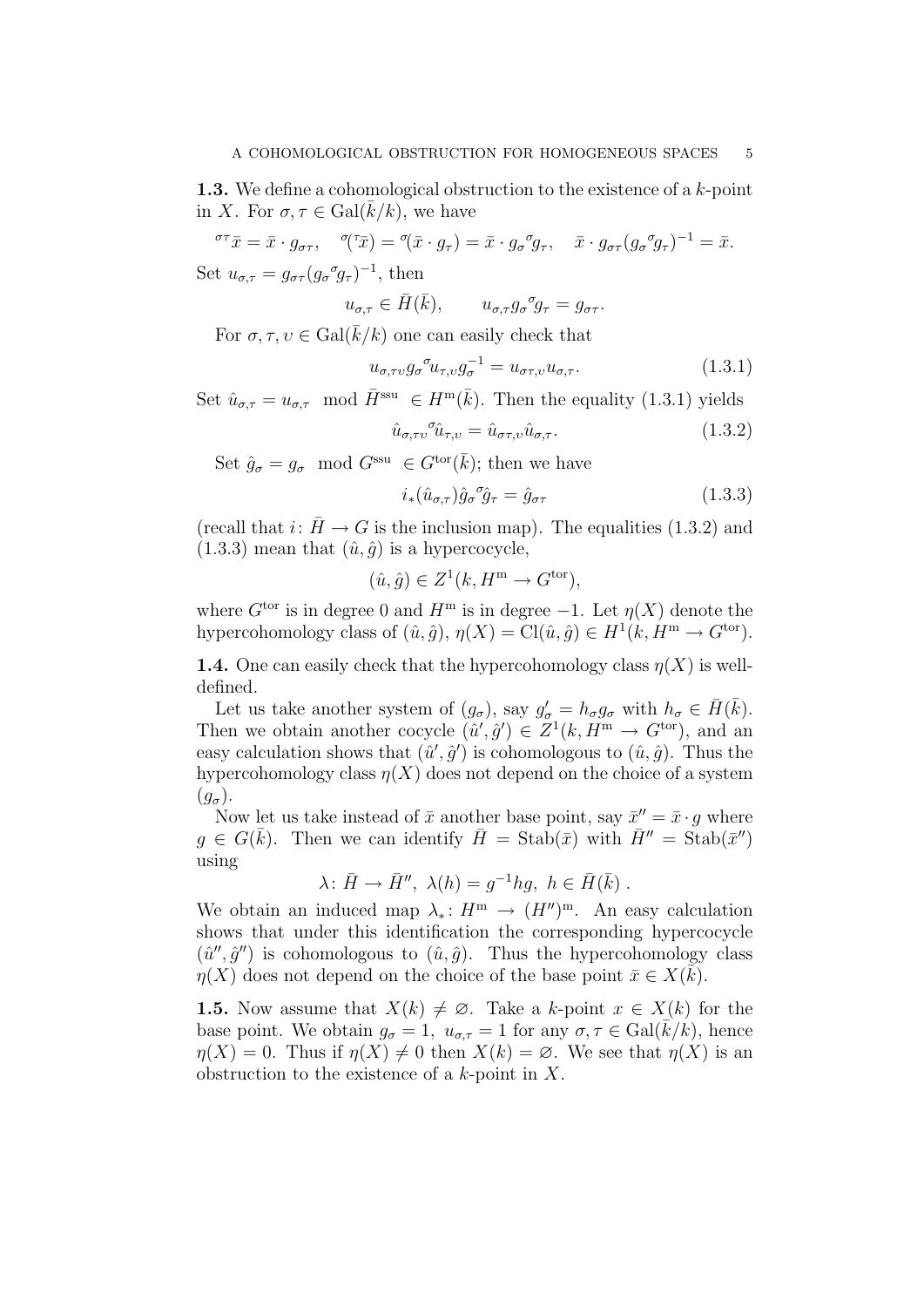### 6 MIKHAIL BOROVOI

**1.6.** Note that the hypercohomology class  $\eta(X)$  is functorial in  $(G, X)$ . Namely, let  $\psi: G_1 \to G_2$  be a homomorphism of k-groups and  $\varphi: X_1 \to$  $X_2$  be a  $\psi$ -equivariant morphism of homogeneous spaces, where  $(G_1, X_1)$ and  $G_2, X_2$  are as in 1.1. Let  $\bar{x}_1 \in X_1(\bar{k}), \ \bar{x}_2 = \varphi(\bar{x}_1) \in X_2(\bar{k}),$  $\bar{H}_1 = \text{Stab}(\bar{x}_1), \ \bar{H}_2 = \text{Stab}(\bar{x}_2).$  We define  $\eta(X_1) \in H^1(k, \bar{H}_1^m \to G_1^{\text{tor}}),$  $\eta(X_2) \in H^1(k, H_2^m \to G_2^{\text{tor}})$  as in 1.3. We have a morphism of complexes  $\psi_*\colon (H_1^{\text{m}} \to G_1^{\text{tor}}) \to (H_2^{\text{m}} \to G_2^{\text{tor}})$ . Then one can easily see that  $\eta(X_2) = \psi_*(\eta(X_1)).$ 

## 2. Case of a local field or a number field

**Theorem 2.1.** Let k be a nonarchimedean local field. Let  $G, X$  be as in 1.1. If  $\eta(X) = 0$  then  $X(k) \neq \emptyset$ .

Proof. The idea of the proof is the following. Using the assumption  $\eta(X) = 0$ , we choose  $\bar{x} \in X(\bar{k})$  and  $(g_{\sigma})$  such that  $g_{\sigma} \in G^{\text{ssu}}(\bar{k})$  for all  $\sigma$  and  $u_{\sigma,\tau} \in \bar{H}^{\text{ssu}}(\bar{k})$  for all  $\sigma, \tau$ . Then we use a result of [Bo1] asserting that every element of the second nonabelian Galois cohomology of  $k$ with coefficients in  $\bar{H}^{\text{ssu}}$  is neutral, and Kneser's theorem  $H^1(k, \tilde{G}^{\text{ssu}})$  = 1 (both are valid because k is a nonarchimedean local field). Using these results we find  $x \in X(k)$ .

We start proving the theorem. Let  $\bar{x} \in X(\bar{k})$ . Write  $\bar{x} = \bar{x} \cdot g_{\sigma}$ ,  $u_{\sigma,\tau}g_{\sigma}{}^{\sigma}g_{\tau} = g_{\sigma\tau}$ , where  $g_{\sigma} \in G(\bar{k}), u_{\sigma,\tau} \in \bar{H}(\bar{k}).$ 

Now assume that  $\eta(X) = 0$ . We have  $\eta(X) = \text{Cl}(\hat{u}, \hat{g})$  where  $\hat{u}, \hat{g}$  are defined in 1.3. The fact that the hypercocycle  $(\hat{u}, \hat{g})$  is cohomologous to zero means that there exist  $a: \operatorname{Gal}(\bar{k}/k) \to H^m(\bar{k})$  and  $s \in G^{\text{tor}}(\bar{k})$ such that

$$
\hat{g}_{\sigma} = s^{-1} i_{*}(a_{\sigma}) \cdot {}^{\sigma} s, \quad u_{\sigma,\tau} = a_{\sigma} {}^{\sigma} a_{\tau} a_{\sigma\tau}^{-1}
$$

for all  $\sigma, \tau \in \text{Gal}(k/k)$ .

We choose  $\tilde{a}_{\sigma} \in \overline{H}(\overline{k})$  representing  $a_{\sigma}$   $(\sigma \in \text{Gal}(\overline{k}/k))$  and  $\tilde{s} \in G(\overline{k})$ representing s. Set

$$
\begin{aligned}\n\bar{x}' &= \bar{x} \cdot \tilde{s}^{-1} \in X(\bar{k}), \\
\bar{H}' &= \text{Stab}(\bar{x}'), \\
g'_{\sigma} &= \tilde{s}\tilde{a}_{\sigma}g_{\sigma}{}^{\sigma}\tilde{s}^{-1}, \\
u'_{\sigma,\tau} &= g'_{\sigma\tau}(g'_{\sigma}{}^{\sigma}g'_{\tau})^{-1}.\n\end{aligned}
$$

Easy calculations show that

$$
\sigma_{\overline{x}}' = \overline{x}' \cdot g'_{\sigma}, \quad u'_{\sigma,\tau} g'_{\sigma} \sigma_{\sigma} = g'_{\sigma \tau},
$$
  

$$
g'_{\sigma} \in G^{\text{ssu}}(\overline{k}), \quad u'_{\sigma,\tau} \in (\overline{H}')^{\text{ssu}}(\overline{k}) \subset \overline{H}'(\overline{k}).
$$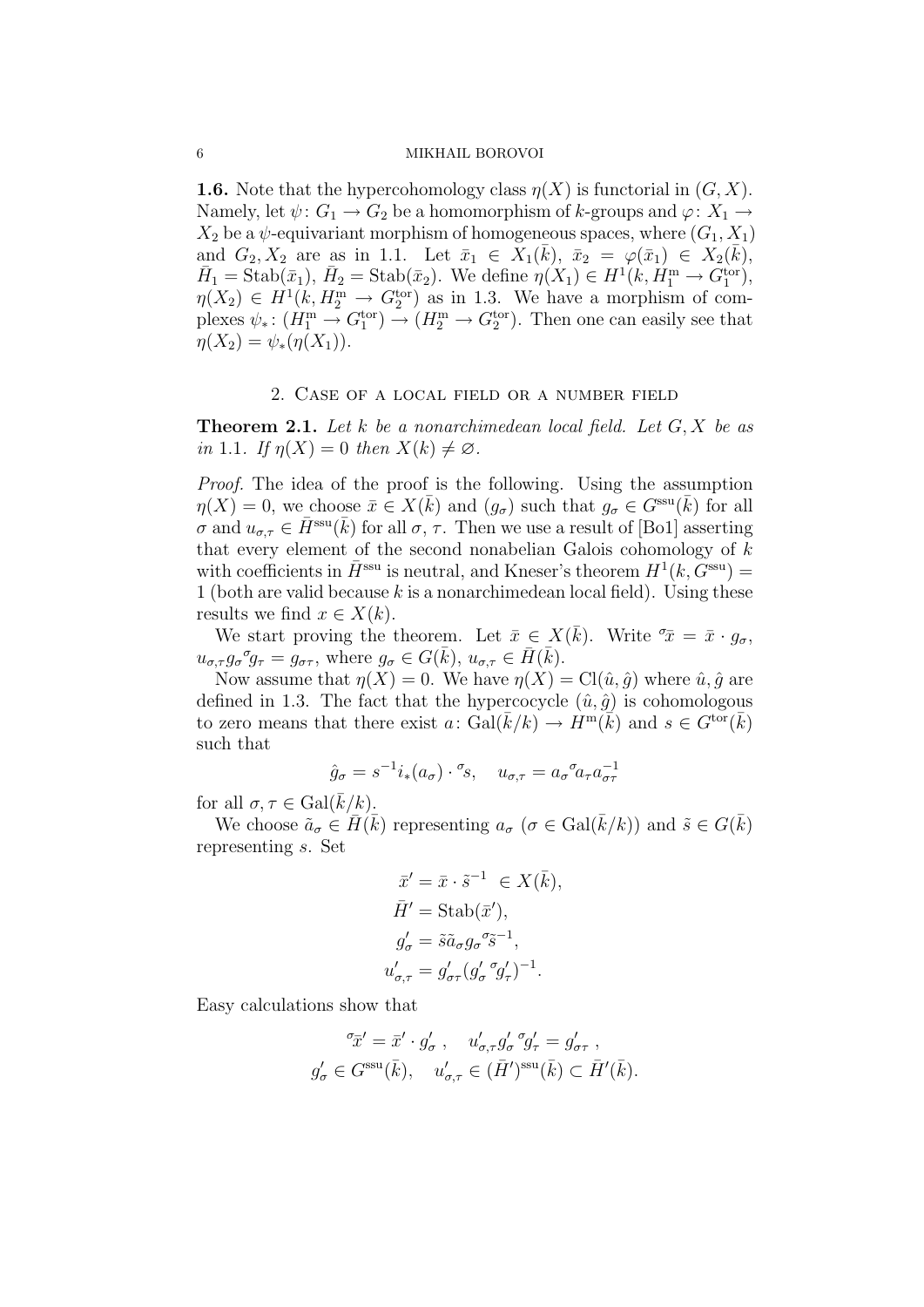We can therefore assume that  $g_{\sigma} \in G^{\text{ssu}}(\bar{k}), u_{\sigma,\tau} \in \bar{H}^{\text{ssu}}(\bar{k})$ . Set  $f_{\sigma}(h) = g_{\sigma}^{\sigma} h g_{\sigma}^{-1}$ ; then  $f_{\sigma} \colon \bar{H}^{\text{ssu}} \to \bar{H}^{\text{ssu}}$  is a  $\sigma$ -semialgebraic automorphism in the sense of [Bo1], 1.1, and

$$
int(u_{\sigma,\tau}) \circ f_{\sigma} \circ f_{\tau} = f_{\sigma\tau}, \qquad u_{\sigma,\tau\upsilon} f_{\sigma}(u_{\tau,\upsilon}) = u_{\sigma\tau,\upsilon} u_{\sigma,\tau}.
$$

We see that  $(f, u)$  is a 2-dimensional nonabelian cocycle, cf. [Bo1], and it defines a nonabelian cohomology class in  $H^2(k, \tilde{H}^{\text{ssu}}, \kappa)$  for suitable κ, cf. [Bo1], 1.3. Since k is a nonarchimedean local field and  $\bar{H}^{\rm ssu}$  is connected with trivial toric part, by [Bo1], 6.3(ii) every cohomology class in  $H^2(k, \bar{H}^{\text{ssu}}, \kappa)$  is neutral. Hence the cohomology class of  $(f, u)$ is neutral. This means that there exists a family  $(c_{\sigma})$ ,  $c_{\sigma} \in \overline{H}^{\text{ssu}}(\overline{k})$  $(\sigma \in \text{Gal}(k/k))$  such that

$$
c_{\sigma\tau}u_{\sigma,\tau}g_{\sigma}{}^{\sigma}c_{\tau}^{-1}g_{\sigma}^{-1}c_{\sigma}^{-1} = 1.
$$

Set  $g''_{\sigma} = c_{\sigma}g_{\sigma}$ ,  $u''_{\sigma,\tau} = g''_{\sigma\tau}(\sigma g''_{\tau})^{-1}(g''_{\sigma})^{-1}$ . An easy calculation shows that  $u''_{\sigma,\tau} = 1$ . Hence  $g''_{\sigma\tau} = g''_{\sigma} g''_{\tau}$ . We see that  $(g''_{\sigma})$  is a 1-cocycle of  $Gal(\overline{k}/k)$  with values in  $G<sup>ssu</sup>$ . Since k is local nonarchimedean and  $G<sup>ssu</sup>$ is simply connected, by Kneser's theorem (cf. [Kn])  $H^1(k, G^{\text{ssu}}) = 1$ , hence  $(g''_{\sigma})$  is a coboundary. This means that there exists  $g \in G^{\text{ssu}}(\bar{k})$ such that  $g''_{\sigma} = g^{-1} \sigma g$ . Then  $gg''_{\sigma} \sigma g^{-1} = 1$ .

Set  $x = \bar{x} \cdot g^{-1}$ . Then

$$
\sigma_x = \sigma_x \cdot \sigma_g - 1 = \bar{x} \cdot g''_{\sigma} \sigma_g - 1 = x \cdot g g''_{\sigma} \sigma_g - 1 = x
$$

because  $gg''_{\sigma} g^{-1} = 1$ . Thus  $\sigma x = x$ , so  $x \in X(k)$  and  $X(k) \neq \emptyset$ .  $\Box$ 

**Theorem 2.2.** Let  $k$  be a number field, and let  $G, X$  be as in 1.1. Assume that  $X(k_v) \neq \emptyset$  for every place v of k and that  $\eta(X) = 0$ . Then  $X(k) \neq \emptyset$ .

*Proof.* Choose an embedding  $i: H^m \to T$  of  $H^m$  into an induced torus T. Since  $X(k_v) \neq \emptyset$  for any place v of k, by [Bo2], 4.3 there exists a torsor  $(Y, \pi : Y \to X)$  under T, where Y is a homogeneous space of the group  $F = G \times T$  and  $\pi$  is F-equivariant with respect to the projection  $F \to G$ . It suffices to prove that  $Y(k) \neq \emptyset$ .

We have  $F<sup>tor</sup> = G<sup>tor</sup> \times T$ , hence the map  $H<sup>m</sup> \to F<sup>tor</sup>$  is injective. From the exact sequence of complexes

$$
1 \to (1 \to T) \to (H^{\rm m} \to F^{\rm tor}) \to (H^{\rm m} \to G^{\rm tor}) \to 1
$$

we obtain exact sequences

 $0 = H<sup>1</sup>(k, T) \rightarrow H<sup>1</sup>(k, H<sup>m</sup> \rightarrow F<sup>tor</sup>) \rightarrow H<sup>1</sup>(k, H<sup>m</sup> \rightarrow G<sup>tor</sup>) \rightarrow H<sup>2</sup>(k, T)$ and

$$
0 \to \ker^1(k, H^m \to F^{\text{tor}}) \to \ker^1(k, H^m \to G^{\text{tor}}) \to \ker^2(k, T) = 0,
$$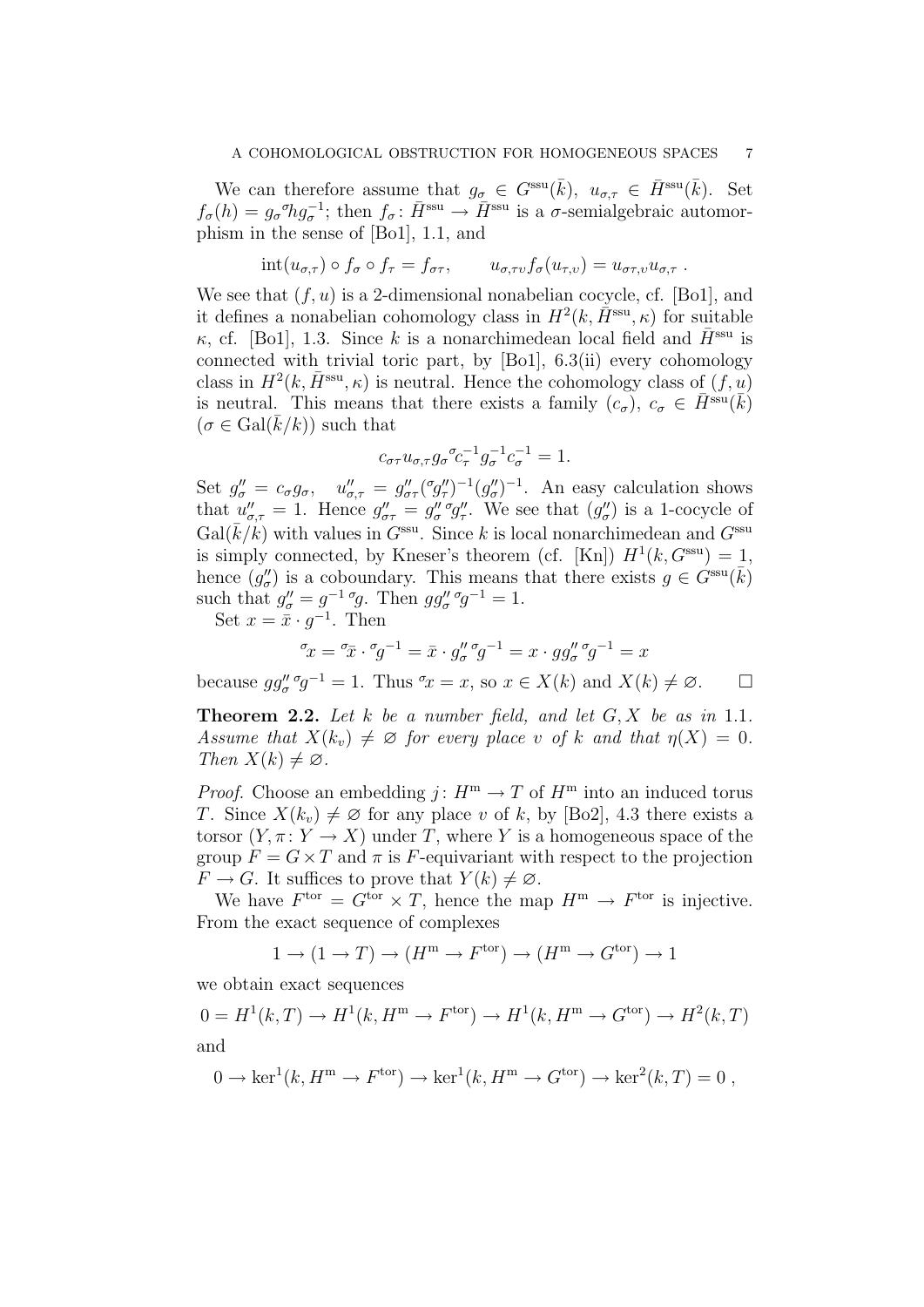#### 8 MIKHAIL BOROVOI

where  $\ker^2(k,T) := \ker[H^2(k,T) \to \prod_v H^2(k_v,T)],$  and  $\ker^2(k,T) = 0$ because T is an induced torus. We have  $\pi_*\eta(Y) = \eta(X)$ , hence  $\eta(Y) =$ 0. It suffices to prove our theorem for  $Y$ . We have therefore reduced the theorem to the case when the map  $H^m \to G^{\text{tor}}$  is injective.

Now assume that the map  $H^m \to \tilde{G}^{\text{tor}}$  is injective, i.e.  $\bar{H} \cap G_{\bar{k}}^{\text{ssu}} =$  $\bar{H}^{\text{ssu}}$ . Set  $Y = X/G^{\text{ssu}}$ ; this quotient exists, cf. [Bo2], 3.1. Let  $\varphi: X \to$ Y be the quotient map. We have  $\eta(Y) = \varphi_* \eta(X)$ , hence  $\eta(Y) = 0$ . The variety Y is a homogeneous space of  $G<sup>tor</sup>$  with stabilizer  $H<sup>m</sup>$ , hence a principal homogeneous space of  $G<sup>tor</sup>/H<sup>m</sup>$ . We see that

$$
\eta(Y) \in H^1(k, H^m \to G^{\text{tor}}) = H^1(k, G^{\text{tor}}/H^m) ,
$$

and  $\eta(Y) = 0$ , hence the principal homogeneous space Y of the torus  $G^{\text{tor}}/H^{\text{m}}$  has a k-point  $y_0 \in Y(k)$ .

The set  $\varphi(X(k_{\infty}))$  is nonempty (because  $X(k_{v}) \neq \emptyset$  for every v) and open in  $Y(k_{\infty})$ . By the real approximation theorem for tori (Serre, cf. [Sa], 3.5(iii)),  $Y(k)$  is dense in  $Y(k_{\infty})$ . It follows that there exists  $y \in Y(k) \cap \varphi(X(k_{\infty}))$ .

Consider the fibre  $X_y = \varphi^{-1}(y) \subset X$ . We know that  $X_y(k_\infty) \neq \varnothing$ , because  $y \in \varphi(X(k_{\infty}))$ . Since  $X_{y}$  is a homogeneous space of a simply connected group  $G^{\text{ssu}}$  with stabilizer  $\bar{H}^{\text{ssu}}$  satisfying  $(H^{\text{ssu}})^m = 1$ , by  $[Bo2], 3.4 \ X_u(k) \neq \emptyset$ . Hence  $X(k) \neq \emptyset$ .

**Corollary 2.3.** Let  $k$  be a number field and let  $G$ ,  $X$  be as in 1.1. Assume that  $X(k_v) \neq \emptyset$  for every  $v \in V_{\infty}$  and that  $\eta(X) = 0$ . Then  $X(k) \neq \emptyset$ .

*Proof.* Since  $\eta(X) = 0$ , we see that  $\eta(X_{k_v}) = 0$  for every v, because  $\eta(X_{k_v}) \in H^1(k_v, H^m \to G^{\text{tor}})$  is the localization of  $\eta$  at v. By Theorem 2.1  $X(k_v) \neq \emptyset$  for every  $v \in \mathcal{V}_f$ . By hypothesis  $X(k_v) \neq \emptyset$  for every  $v \in \mathcal{V}_{\infty}$ . Thus  $X(k_v) \neq \emptyset$  for every place v of k. By Theorem 2.2  $X(k) \neq \emptyset$ .

**2.4.** We note that our cohomological obstruction  $\eta(X)$  is the only obstruction to the Hasse principle for  $X$ . Indeed, let  $k$  be a number field, and assume that  $X(k_v) \neq \emptyset$  for every place v of k. Then the localization  $\mathrm{loc}_{v} \eta \in H^{1}(k_{v}, H^{m} \to G^{\text{tor}})$  is zero for every v. It follows that  $\eta(X)$  is contained in the Tate-Shafarevich kernel

$$
\ker^1(H^{\mathbf{m}} \to G^{\text{tor}}) = \ker \left[ H^1(k, H^{\mathbf{m}} \to G^{\text{tor}}) \to \prod_v H^1(k_v, H^{\mathbf{m}} \to G^{\text{tor}}) \right].
$$

We have seen in 1.5 that  $\eta(X)$  is an obstruction to the existence of a k-point in X, thus  $\eta(X)$  is an obstruction to the Hasse principle for X. By Theorem 2.2 if  $\eta(X) = 0$  then  $X(k) \neq \emptyset$ . This proves that  $\eta(X)$  is the only obstruction.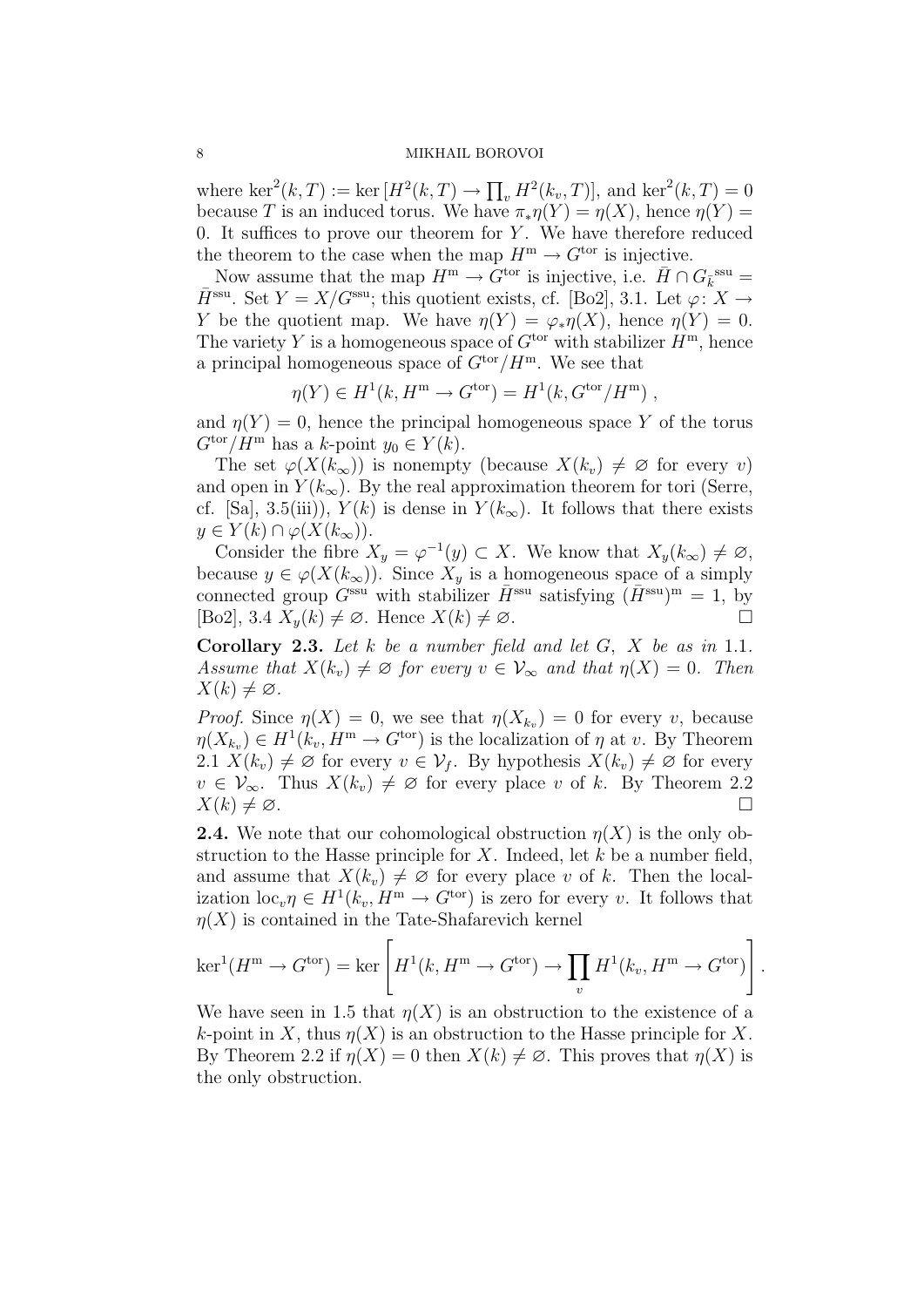# 3. THE GROUP  $B(X)$

In this section we compute the group  $B(X) = \ker[Br_a X \to \prod Br_a X_{k_v}]$ for a homogeneous space X as in 1.1 over a number field  $k$ .

**3.1.** Let k be a field of characteristic 0. Let G, X,  $\bar{x}$ ,  $\bar{H}$  be as in 1.1. We write  $\mathbf{X}(G)$  for the character group  $\mathbf{X}(G_{\bar{k}})$  with the corresponding Galois action. We have  $\mathbf{X}(G) = \mathbf{X}(G^{\text{tor}})$ . We write  $\mathbf{X}(H^{\text{m}})$  for the character group  $\mathbf{X}(\bar{H}^{\text{mult}})$  with the Galois action defined by the k-form  $H^{\rm m}$  of  $\bar{H}^{\rm mult}$ . Consider the complex of finitely generated groups with Galois action  $\mathbf{X}(G^{\text{tor}}) \to \mathbf{X}(H^{\text{m}})$ , where  $\mathbf{X}(G^{\text{tor}})$  is in degree 0 and  $\mathbf{X}(H^{\mathrm{m}})$  is in degree 1.

**Conjecture 3.2.** Let k be a local field or a number field, and let  $(G, X)$ be as in 1.1. Then

$$
Br_{a}(X) = H^{2}(k, \mathbf{X}(G^{\text{tor}}) \to \mathbf{X}(H^{\text{m}})).
$$

where  $\mathbf{X}(G^{\text{tor}})$  is in degree 0 and  $\mathbf{X}(H^{\text{m}})$  is in degree 1.

We will prove the following consequence of Conjecture 3.2.

**Theorem 3.3.** Let k be a number field, and let  $(G, X)$  be as in 1.1. Assume that  $X(k_v) \neq \emptyset$  for every place v of k. Then

$$
E(X) = \ker^2(k, \mathbf{X}(G^{\text{tor}}) \to \mathbf{X}(H^{\text{m}}))
$$

To prove Theorem 3.3 we first consider the case when the map  $H^m \to$  $G^{\text{tor}}$  is injective, i.e.  $\bar{H} \cap G_k^{\text{ssu}} = \bar{H}^{\text{ssu}}$ . In this case we can prove Conjecture 3.2.

**Theorem 3.4.** Let k be a local field or a number field. Let  $(G, X)$  be as in 1.1. Assume that the map  $H^m \to G^{tor}$  is injective. Then

$$
Br_{a}(X) = H^{2}(k, \mathbf{X}(G^{\text{tor}}) \to \mathbf{X}(H^{\text{m}})).
$$

*Proof.* Set  $Y = X/G^{\text{ssu}}$ , this quotient exists by [Bo2], 3.1. We have maps

$$
\varphi \colon X \to Y \qquad \varphi^* \colon \text{Br } Y \to \text{Br } X \ .
$$

The variety Y is a principal homogeneous space of the torus coker  $[H^m \to$  $G^{\text{tor}}$  =  $G^{\text{tor}}/H^{\text{m}}$ .

Since k is a local field or a number field, by [Sa], 6.8 we have  $\text{Br}_a Y =$  $Br_a (G^{tor}/H^m)$ . By [Sa], 6.9(ii)  $Br_a (G^{tor}/H^m) = H^2(k, \mathbf{X}(G^{tor}/H^m))$ . The morphism of complexes

$$
(\mathbf{X}(G^{\mathrm{tor}}/H^{\mathrm{m}}) \to 1) \to (\mathbf{X}(G^{\mathrm{tor}}) \to \mathbf{X}(H^{\mathrm{m}}))
$$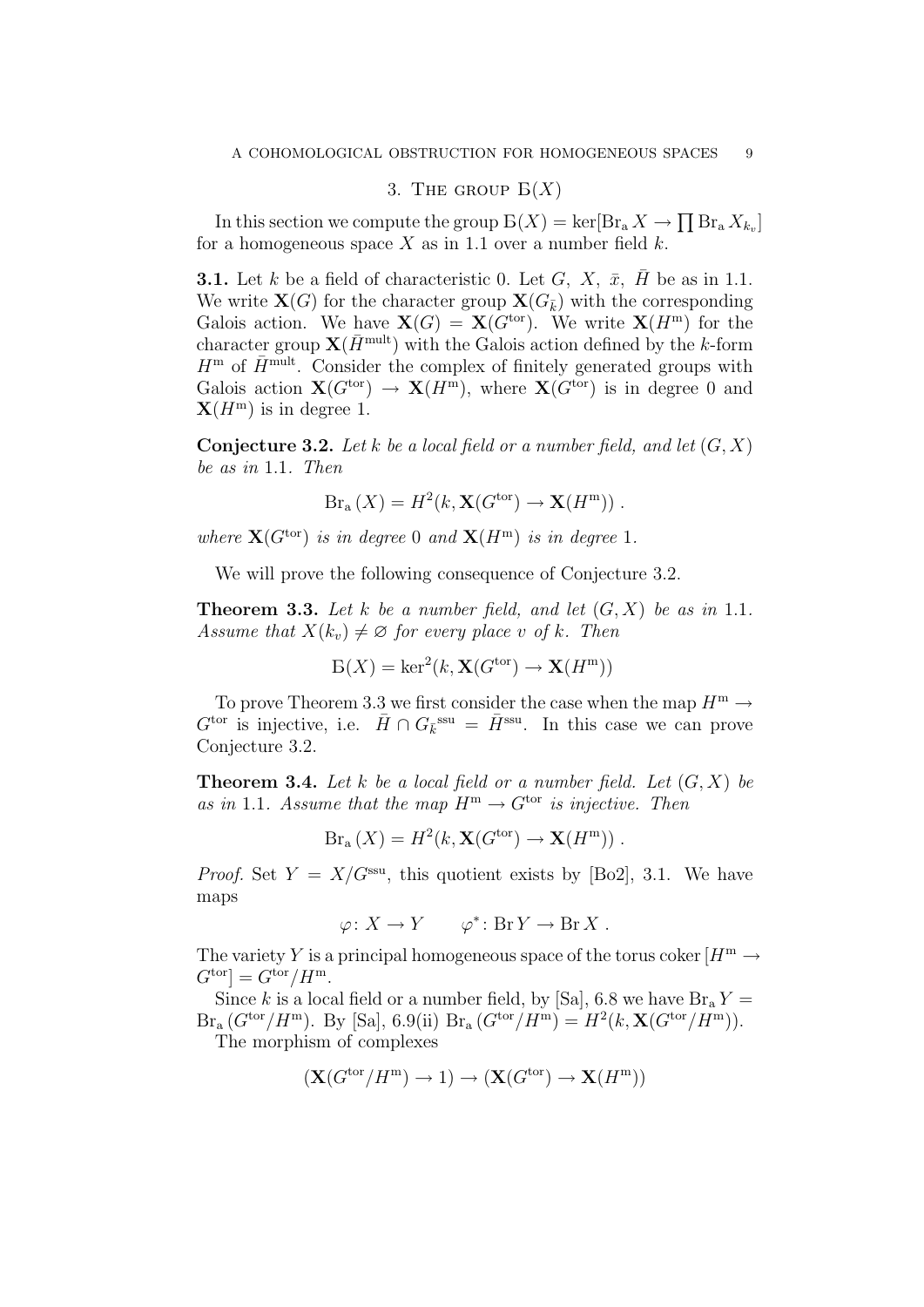is a quasi-isomorphism, hence

$$
H2(k, \mathbf{X}(Gtor/Hm)) = H2(k, \mathbf{X}(Gtor/Hm) \to 1)
$$
  
= H<sup>2</sup>(k, \mathbf{X}(G<sup>tor</sup>) \to \mathbf{X}(H<sup>m</sup>)).

Thus

$$
Br_{a} Y = H^{2}(k, \mathbf{X}(G^{\text{tor}}) \to \mathbf{X}(H^{\text{m}}))
$$
.

Now we prove that  $\varphi$ ∗: Br<sub>a</sub>  $Y \to \text{Br}_a X$  is an isomorphism. By [Sa], 6.3(iv) we have a commutative diagram with exact rows

$$
\begin{array}{cccc}\n(\text{Pic } Y_{\bar{k}})^{\Gamma} & \longrightarrow & H^{2}(k, U(Y_{\bar{k}}) \longrightarrow \text{Br}_{a} Y \longrightarrow H^{1}(k, \text{Pic } Y_{\bar{k}}) \longrightarrow & H^{3}(k, U(Y_{\bar{k}})) \\
& \downarrow & \downarrow & \downarrow & \downarrow & \downarrow & \downarrow & \downarrow \\
(\text{Pic } X_{\bar{k}})^{\Gamma} & \longrightarrow & H^{2}(k, U(X_{\bar{k}}) \longrightarrow \text{Br}_{a} X \longrightarrow & H^{1}(k, \text{Pic } X_{\bar{k}}) \longrightarrow & H^{3}(k, U(X_{\bar{k}})) \\
\text{Clearly } U(Y_{\bar{k}}) = \mathbf{X}(G^{\text{tor}}/H^{\text{m}}) = U(X_{\bar{k}}).\n\end{array}
$$

Consider the map  $\varphi^*:$  Pic  $Y_{\bar{k}} \to \text{Pic } X_{\bar{k}}$ . We have  $X_{\bar{k}} = \bar{H} \backslash G_{\bar{k}}$ ,  $Y_{\bar{k}} =$  $H^{\text{m}}_{\overline{k}} \backslash G^{\text{tor}}_{\overline{k}}$ . By [Sa], (6.10.1) we have a commutative diagram with exact rows

$$
\begin{array}{cccc}\n\mathbf{X}(G_{\bar{k}}^{\text{tor}}) & \longrightarrow & \mathbf{X}(\bar{H}^{\text{mult}}) & \longrightarrow & \text{Pic } Y_{\bar{k}} & \longrightarrow & \text{Pic } G_{\bar{k}}^{\text{tor}} = 0 \\
\downarrow & & \downarrow & & \downarrow & \\
\mathbf{X}(G_{\bar{k}}) & \longrightarrow & \mathbf{X}(\bar{H}) & \longrightarrow & \text{Pic } X_{\bar{k}} & \longrightarrow & \text{Pic } G_{\bar{k}} = 0\n\end{array}
$$

where Pic  $G_{\bar{k}} = 0$  because  $G^{ss}$  is simply connected, cf. [Sa] 6.9(ii), (iii) and [Sa] 6.11. Since  $\mathbf{X}(G_{\bar{k}}^{\text{tor}}) = \mathbf{X}(G_{\bar{k}})$  and  $\mathbf{X}(\bar{H}^{\text{mult}}) = \mathbf{X}(\bar{H})$ , we conclude that Pic  $X_{\bar{k}}$  = Pic  $Y_{\bar{k}}$ .

Now in the first diagram four vertical arrows are isomorphisms, and by the five-lemma  $\varphi^* \colon Br_a Y \to \text{Br}_a X$  is an isomorphism. Hence  $\operatorname{Br}_{\mathrm{a}} X = H^2(k, \mathbf{X}(G^{\mathrm{tor}}) \to \mathbf{X}(H^{\mathrm{m}})).$ 

**3.5.** Proof of Theorem 3.3. First, assume that the map  $\bar{H}^{\text{tor}} \to G_{\bar{k}}^{\text{tor}}$  is injective. Then by Theorem 3.4  $Br_a X = H^2(k, \mathbf{X}(G) \to \mathbf{X}(\overline{H}))$  when k is a local field or a number field. Hence  $\mathcal{B}(X) = \ker^2(k, \mathbf{X}(G) \to$  $\mathbf{X}(\bar{H})$ ).

Now consider the general case. Let us embed  $H<sup>m</sup>$  into an induced torus T. We obtain an embedding  $\bar{H} \to F_{\bar{k}}$  where  $F = G \times T$ . Since  $X(k_v) \neq \emptyset$  for every place v of k, by [Bo2], 4.3 there exists a homogeneous space Y of F defined over  $k$  and an F-equivariant map  $\pi: Y \to X$ , and  $(Y, \pi)$  is a torsor over X under T. By [Bo2], 4.4, the induced map  $E(X) \to E(Y)$  is an isomorphism.

We compare  $\ker^2(k, \mathbf{X}(F) \to \mathbf{X}(\bar{H}))$  and  $\ker^2(k, \mathbf{X}(G) \to \mathbf{X}(\bar{H}))$ . We have an exact sequence

$$
1 \to (\mathbf{X}(G) \to \mathbf{X}(\overline{H})) \to (\mathbf{X}(F) \to \mathbf{X}(\overline{H})) \to (\mathbf{X}(T) \to 1) \to 1,
$$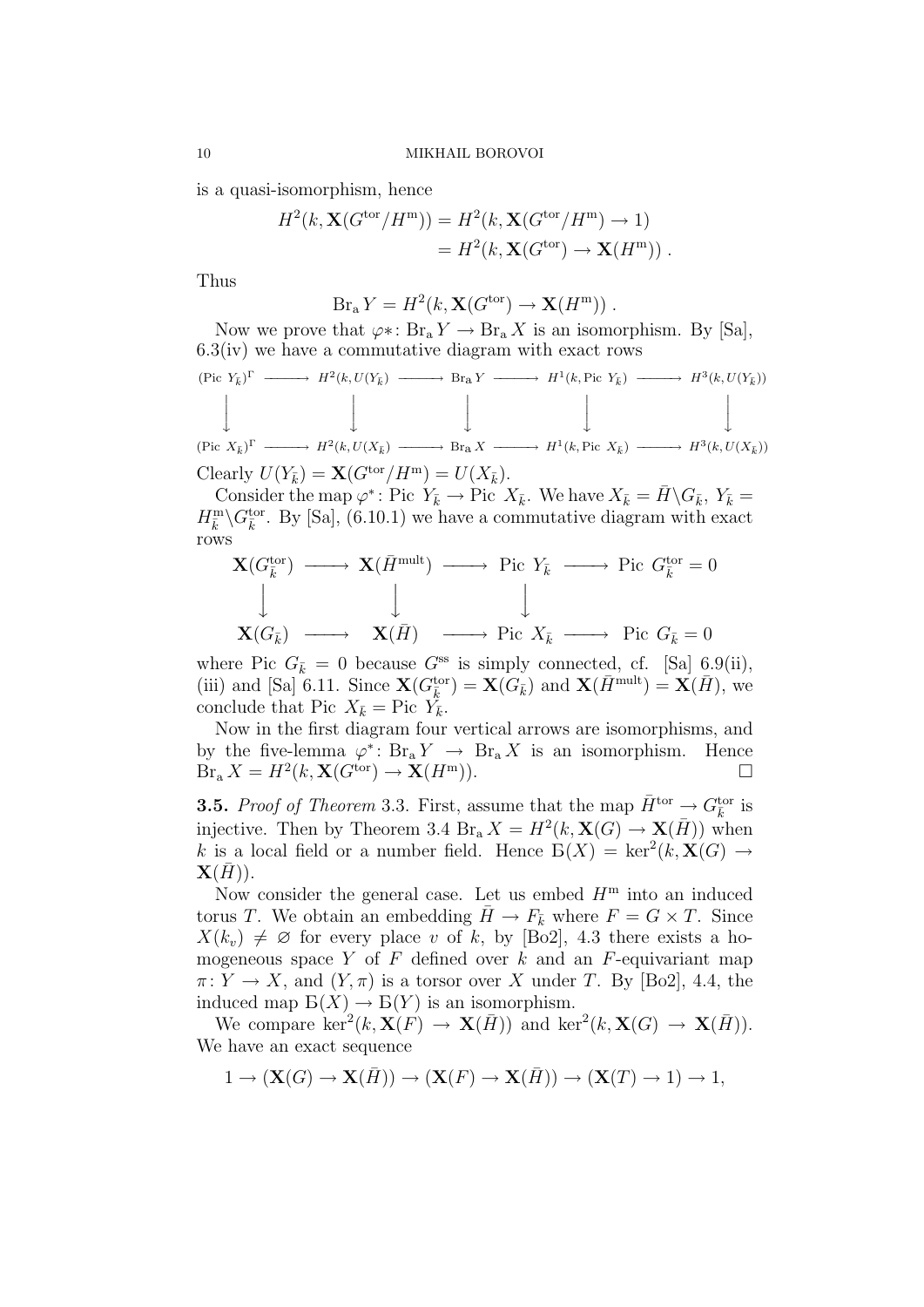whence the hypercohomology exact sequence

 $0 \to H^2(k, \mathbf{X}(G) \to \mathbf{X}(\overline{H})) \to H^2(k, \mathbf{X}(F) \to \mathbf{X}(\overline{H})) \to H^2(k, \mathbf{X}(T))$ , because T is an induced torus and therefore  $H^1(k, \mathbf{X}(T)) = 0$ . We have similar exact sequences for all the completions  $k_v$  of k, whence the exact sequence

$$
0 \to \ker^2(k, \mathbf{X}(G) \to \mathbf{X}(\overline{H})) \to \ker^2(k, \mathbf{X}(F) \to \mathbf{X}(\overline{H})) \to 0,
$$

because T is an induced torus and therefore  $\ker^2(k, \mathbf{X}(T)) = 0$ , cf. e.g. [Sa], (1.9.1). Hence

$$
\ker^2(k, \mathbf{X}(G) \to \mathbf{X}(\overline{H})) = \ker^2(k, \mathbf{X}(F) \to \mathbf{X}(\overline{H})).
$$

By what we have proved  $\mathcal{B}(Y) = \ker^2(k, \mathbf{X}(F) \to \mathbf{X}(\overline{H}))$ . Hence

$$
E(X) = \ker^2(k, \mathbf{X}(G) \to \mathbf{X}(\overline{H}))
$$
.

 $\Box$ 

### 4. Duality

In this section we establish a relation between two obstructions to the Hasse principle: the cohomological obstruction  $\eta(X)$  and the Brauer– Manin obstruction.

**4.1.** Let k be a number field. Consider a complex of k-groups  $M \to T$ of length 2, where  $M$  is a group of multiplicative type and  $T$  is a torus. Here T is in degree 0 and M is in degree  $-1$ . Let  $X(T) \to X(M)$ be the complex of character groups, where  $X(T)$  is in degree 0 and  $\mathbf{X}(M)$  is in degree 1. We are interested in the Tate-Shafarevich kernels  $\ker^1(k, M \to T)$  and  $\ker^2(k, \mathbf{X}(T) \to \mathbf{X}(M)).$ 

Proposition 4.2. There exists a functorial isomorphism of finite groups

$$
\omega: \ker^1(k, M \to T) \to \ker^2(k, \mathbf{X}(T) \to \mathbf{X}(M))^D
$$
\n(4.2.1)

Proof. (Due to R.E. Kottwitz, private communication.) First we reduce the assertion to the case where both M and T are tori. Set  $X =$  $\mathbf{X}(M)$ ,  $Y = \mathbf{X}(T)$ ; then X is a finitely generated abelian group, and Y is a free finitely generated abelian group. Consider the complex  $Y \to X$  of Galois modules. Choose an epimorphism  $X' \to X$  of Galois modules, where  $X'$  is a free finitely generated abelian group. Consider the Cartesian square

$$
\begin{array}{ccc}\nY' & \longrightarrow & X' \\
\downarrow & & \downarrow \\
Y & \longrightarrow & X\n\end{array}
$$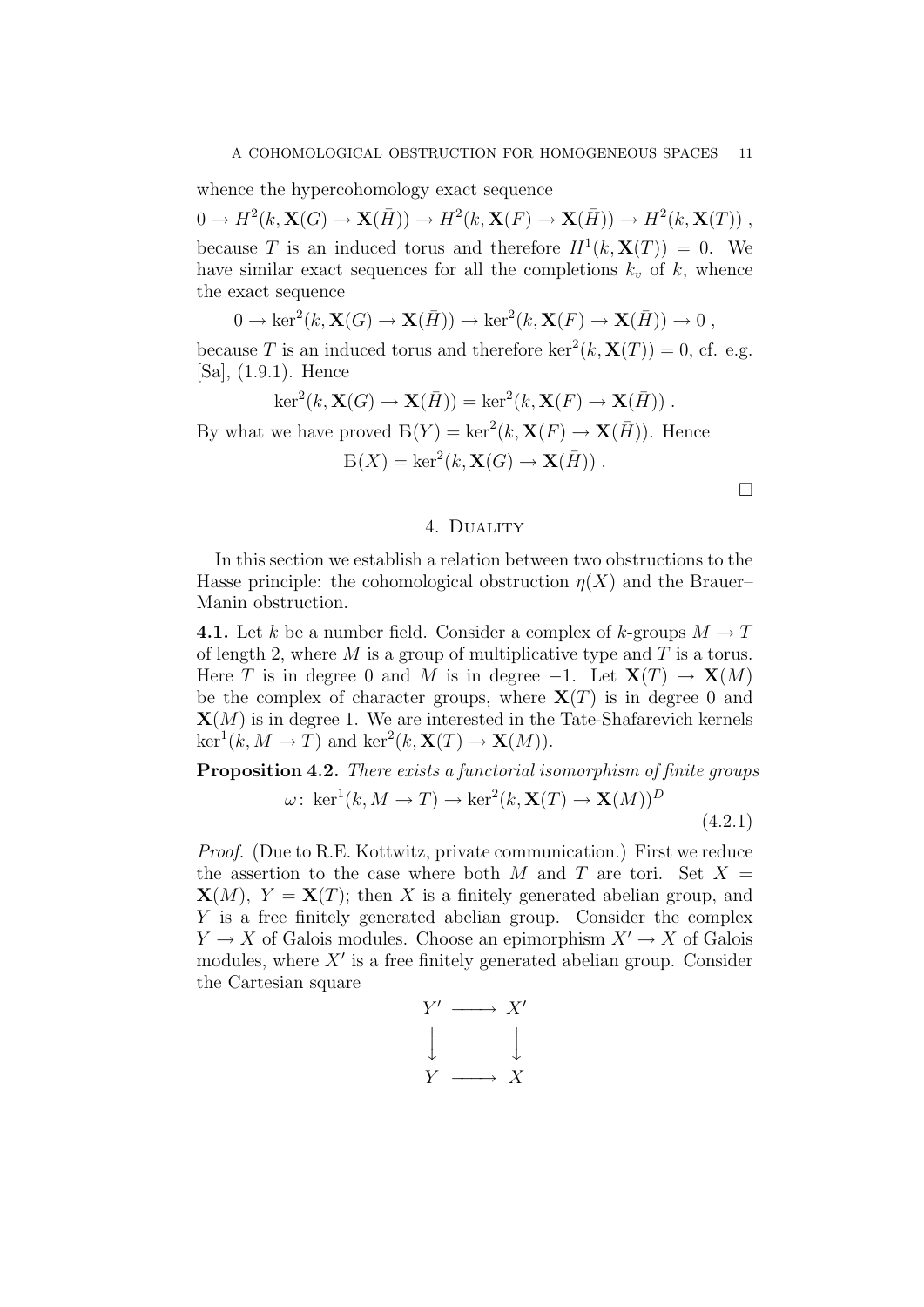where  $Y'$  is the fibre product of Y and X' over X. It is easy to see that Y' is a free finitely generated abelian group and that the morphism of complexes  $(Y' \to X') \to (Y \to X)$  given by the commutative diagram is a quasi-isomorphism. Let M' and T' be k-tori such that  $X' = \mathbf{X}(M')$ ,  $Y' = \mathbf{X}(T')$ . Then we have a commutative diagram

$$
\begin{array}{ccc}\nM & \longrightarrow & T \\
\downarrow & & \downarrow \\
M' & \longrightarrow & T'\n\end{array}
$$

which defines a quasi-isomorphism of complexes of abelian k-groups  $(M \to T) \to (M' \to T')$ . Since a quasi-isomorphism induces an isomorphism on cohomology, we have

$$
\ker^{i}(k, \mathbf{X}(T) \to \mathbf{X}(M)) = \ker^{i}(k, \mathbf{X}(T') \to \mathbf{X}(M'))
$$

$$
\ker^{i}(k, M \to T) = \ker^{i}(k, M' \to T'))
$$

for any i. Thus we have reduced our assertion to the case of a complex of tori.

Now we may and will assume that both  $M$  and  $T$  are tori. By [KS], Lemma C.3.B, the group ker<sup>1</sup> $(k, M \rightarrow T)$  is finite and its dual is  $\ker^1(W_k, \hat{T} \to \hat{M})_{\text{red}}$  with the notation of [KS], Appendix C. Note that the indexing of complexes of tori in [KS] is different from ours, and [KS] write ker<sup>2</sup>(k, M  $\rightarrow$  T) for our ker<sup>1</sup>(k, M  $\rightarrow$  T). By [KS], Lemma C.3.C ker<sup>1</sup> $(W_k, \hat{T} \to \hat{M})_{\text{red}} = \text{ker}^2(k, Y \to X)$ . Thus the dual of  $\ker^1(k, M \to T)$  is  $\ker^2(k, Y \to X)$ , where  $X = \mathbf{X}(M), Y = \mathbf{X}(T)$ .  $\Box$ 

Remark 4.3. Proposition 4.2 was proved earlier in the case when one of the groups  $M$  or  $T$  is trivial.

When  $T = 1$ , the proposition asserts that there exists a functorial isomorphism of finite groups

$$
\omega\colon \ker^2(k,M)\to \ker^1(k,\mathbf{X}(M))^D.
$$

This is proved in [Mi], I-4.20(a).

When  $M = 1$ , the proposition asserts that there exists a functorial isomorphism of finite groups

$$
\omega\colon \ker^1(k,T) \to \ker^2(k,\mathbf{X}(T))^D.
$$

This is proved in [KS], D.2.C.

4.4. Let  $(G, X)$  be as in 1.1. Assume that  $X(k_v) \neq \emptyset$  for every place v of k. In Section 1 we constructed an obstruction  $\eta(X) \in \text{ker}^1(k, H^m \to$  $G<sup>tor</sup>$ ). We obtain

$$
\omega(\eta(X)) \in \ker^2(k, \mathbf{X}(G^{\text{tor}}) \to \mathbf{X}(H^{\text{m}}))^D.
$$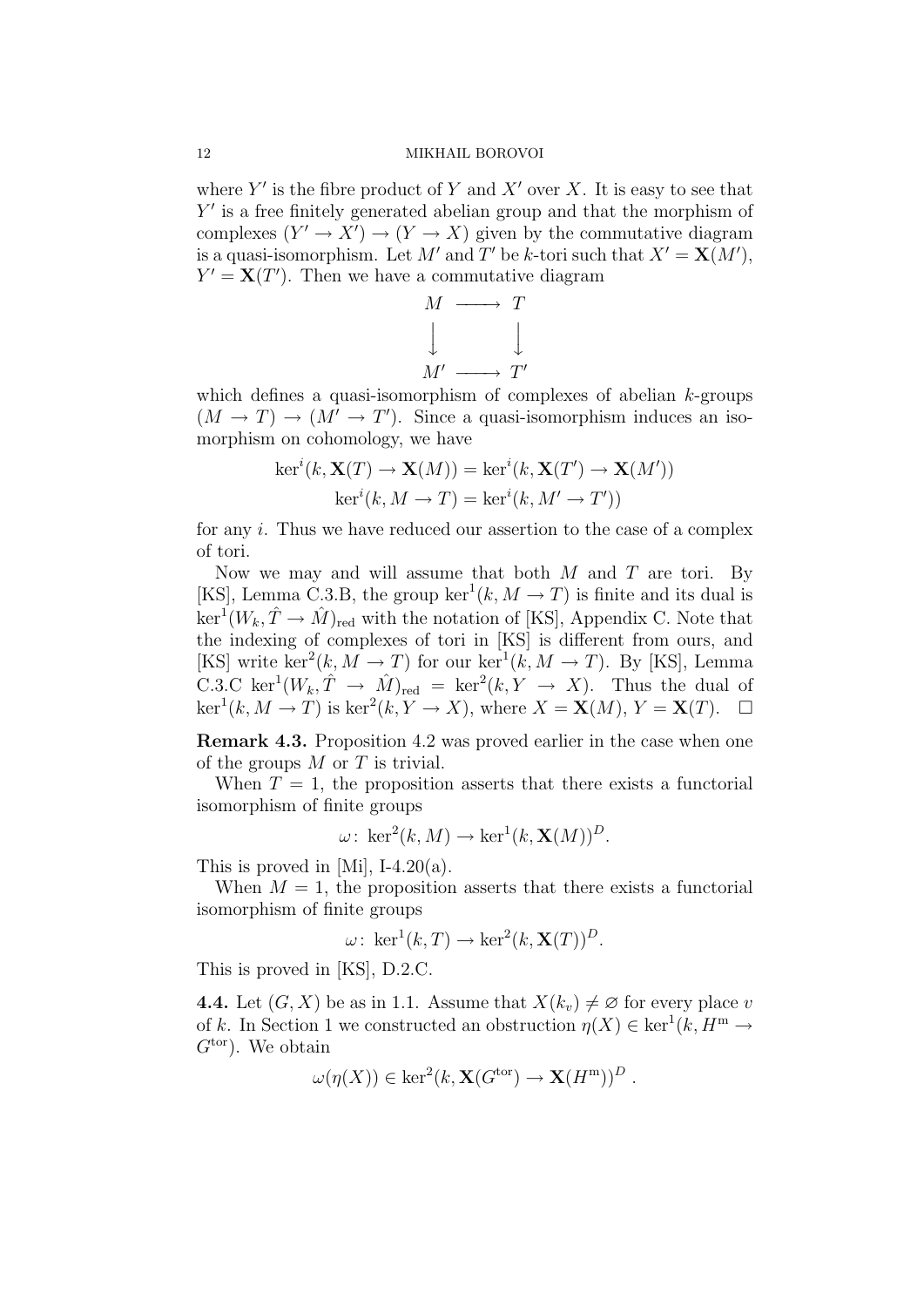On the other hand, in Section 3 we constructed an isomorphism

$$
\alpha \colon \mathcal{B}(X) \to \ker^2(k, \mathbf{X}(G^{\text{tor}}) \to \mathbf{X}(H^{\text{m}})).
$$

In [Bo2] we described the (first) Brauer-Manin obstruction to the Hasse principle  $m_X \in B(X)^D$ .

**Theorem 4.5.** Up to sign  $m_X = (\alpha^{-1} \circ \omega)(\eta(X)).$ 

The theorem computes the Brauer-Manin obstruction  $m(X)$  in terms of Galois hypercohomology.

*Proof.* First consider the case when  $G = G<sup>tor</sup>$ . Then X is a principal homogeneous space of the torus  $T = G^{\text{tor}}/H^{\text{m}}$ . We can identify

$$
\ker^1(k, H^m \to G^{\text{tor}}) = \ker^1(k, T),
$$
  

$$
\ker^2(k, \mathbf{X}(G^{\text{tor}}) \to \mathbf{X}(H^m)) = \ker^2(k, \mathbf{X}(T)).
$$

In this case the theorem was proved in [Sa], 8.4.

Now consider the case when the map  $\overline{H}^{\text{mult}} \to G_{\overline{k}}^{\text{tor}}$  is injective. Set  $Y = X/G^{\text{ssu}}$  and let  $\varphi: X \to Y$  be the canonical map. Then Y is a homogeneous space of  $G<sup>tor</sup>$  with stabilizer  $H<sup>m</sup>$ . The diagram

$$
\ker^1(k, H^m \to G^{\text{tor}}) \xrightarrow{\omega_X} \mathcal{B}(X)^D
$$
  

$$
\parallel \qquad \qquad \downarrow \varphi_*
$$
  

$$
\ker^1(k, H^m \to G^{\text{tor}}) \xrightarrow{\omega_Y} \mathcal{B}(Y)^D
$$

commutes. We have seen in the proof of Theorem 3.4 that  $\varphi^* \colon \text{Br}_a Y \to$  $\text{Br}_a X$  is an isomorphism. Hence  $\varphi_* \colon \text{B}(X)^D \to \text{B}(Y)^D$  is an isomorphism. Since up to sign  $\omega_Y(\eta(Y)) = m_Y$  and  $\varphi_*(m_X) = m_Y$ , we conclude that up to sign  $\omega_X(\eta(X)) = m_X$ , which proves the theorem in this case.

We consider the general case. By assumption  $X(k_n) \neq \emptyset$  for every v. Choose an embedding  $H^m \to T$  where T is an induced torus. It follows from [Bo2], 4.3 that there exists a torsor  $(Y, \pi : Y \to X)$  over X under T which is a homogeneous space of the group  $F = G \times T$  with stabilizer  $H$ . Consider the commutative diagram

$$
\ker^1(k, H^m \to F^{\text{tor}}) \xrightarrow{\omega_Y} \mathcal{B}(Y)^D
$$
  
\n
$$
\pi_* \downarrow \qquad \qquad \downarrow \pi_* \qquad (4.1)
$$
  
\n
$$
\ker^1(k, H^m \to G^{\text{tor}}) \xrightarrow{\omega_Y} \mathcal{B}(X)^D
$$

We have  $m_X = \pi_* m_Y$ ,  $\eta(X) = \pi_* \eta(Y)$ . The map  $\bar{H}^{\text{mult}} \to F_{\bar{k}}^{\text{tor}}$  is injective, and in this case we have proved that up to sign  $m_Y = \omega_Y(\eta(Y)).$ It follows that up to sign  $m_X = \omega_X(\eta(X))$ .